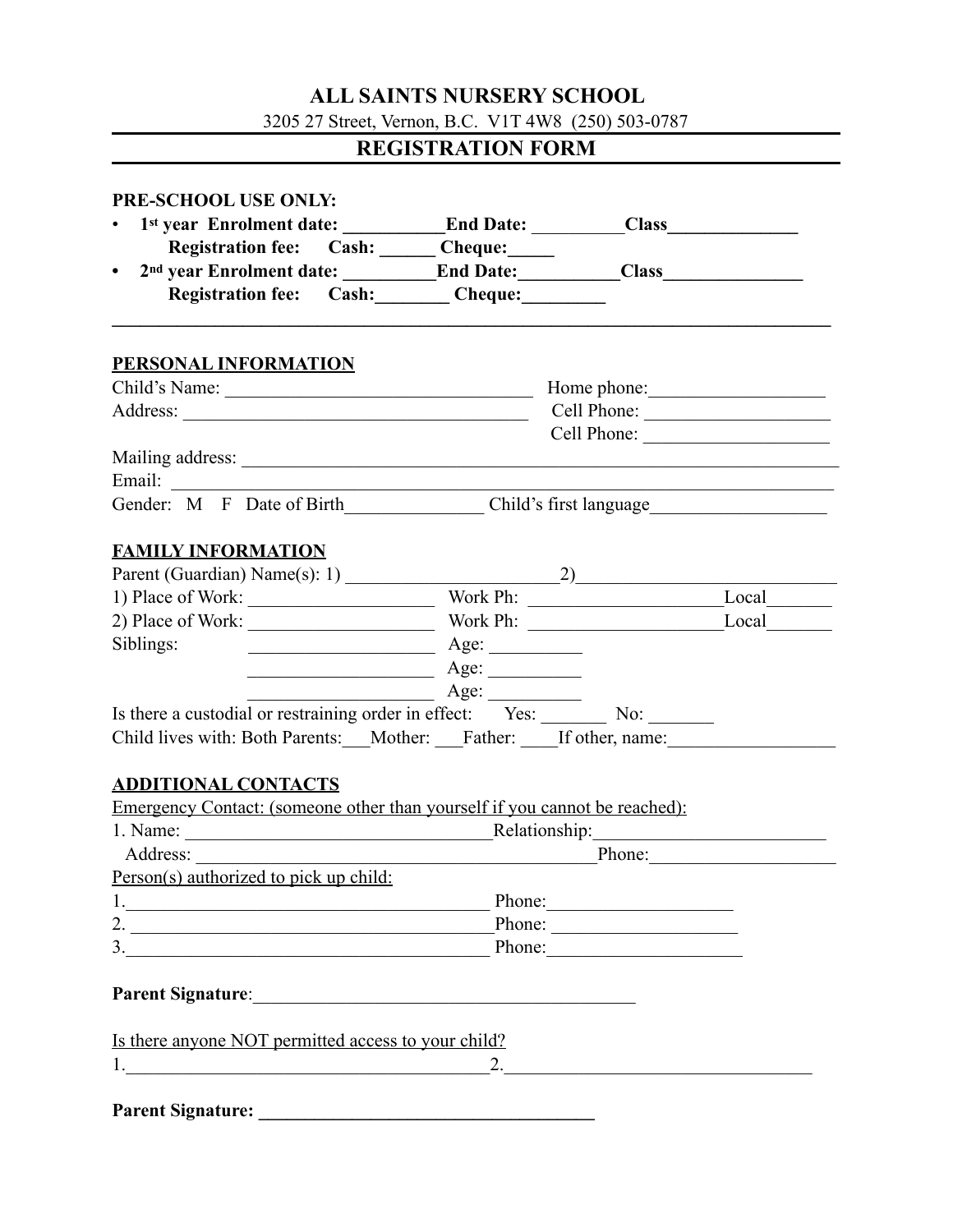## **MEDICAL INFORMATION**

|                            | Does your child have any health problems or concerns such as:                                                                                                                                                                  |  |  |  |
|----------------------------|--------------------------------------------------------------------------------------------------------------------------------------------------------------------------------------------------------------------------------|--|--|--|
|                            | Allergies: If so, describe: If so exercise and the set of the set of the set of the set of the set of the set of the set of the set of the set of the set of the set of the set of the set of the set of the set of the set of |  |  |  |
|                            | Vision: <u>If so, describe:</u> If so escribe:                                                                                                                                                                                 |  |  |  |
|                            | Hearing: If so, describe: If so exercises and the set of solution of the set of solution of the set of solution of the set of set of set of set of set of set of set of set of set of set of set of set of set of set of set o |  |  |  |
|                            | Speech: If so, describe: If so exercise:                                                                                                                                                                                       |  |  |  |
|                            | Other: If so, describe:                                                                                                                                                                                                        |  |  |  |
|                            | Has your child had any serious illnesses, injuries or operations that we should be aware of?                                                                                                                                   |  |  |  |
|                            | Is your child on any medication? If yes, describe:<br>Will medication need to be administered at Preschool for any reason: Yes _____ No ____<br>(If yes, please fill out a medical record form.)                               |  |  |  |
| <b>HELPFUL INFORMATION</b> |                                                                                                                                                                                                                                |  |  |  |
|                            | Friend(s) who will be attending the same class: $\frac{ }{ }$<br><u> 1989 - Johann John Stoff, deutscher Stoffen und der Stoffen und der Stoffen und der Stoffen und der Stoffen un</u>                                        |  |  |  |
|                            |                                                                                                                                                                                                                                |  |  |  |
|                            |                                                                                                                                                                                                                                |  |  |  |
|                            |                                                                                                                                                                                                                                |  |  |  |
|                            | Has your child had previous experience away from home?                                                                                                                                                                         |  |  |  |

 $\mathcal{L}_\mathcal{L} = \{ \mathcal{L}_\mathcal{L} = \{ \mathcal{L}_\mathcal{L} = \{ \mathcal{L}_\mathcal{L} = \{ \mathcal{L}_\mathcal{L} = \{ \mathcal{L}_\mathcal{L} = \{ \mathcal{L}_\mathcal{L} = \{ \mathcal{L}_\mathcal{L} = \{ \mathcal{L}_\mathcal{L} = \{ \mathcal{L}_\mathcal{L} = \{ \mathcal{L}_\mathcal{L} = \{ \mathcal{L}_\mathcal{L} = \{ \mathcal{L}_\mathcal{L} = \{ \mathcal{L}_\mathcal{L} = \{ \mathcal{L}_\mathcal{$ 

If yes, describe:

How did you hear about us? (Friend, newspaper, poster, website, other)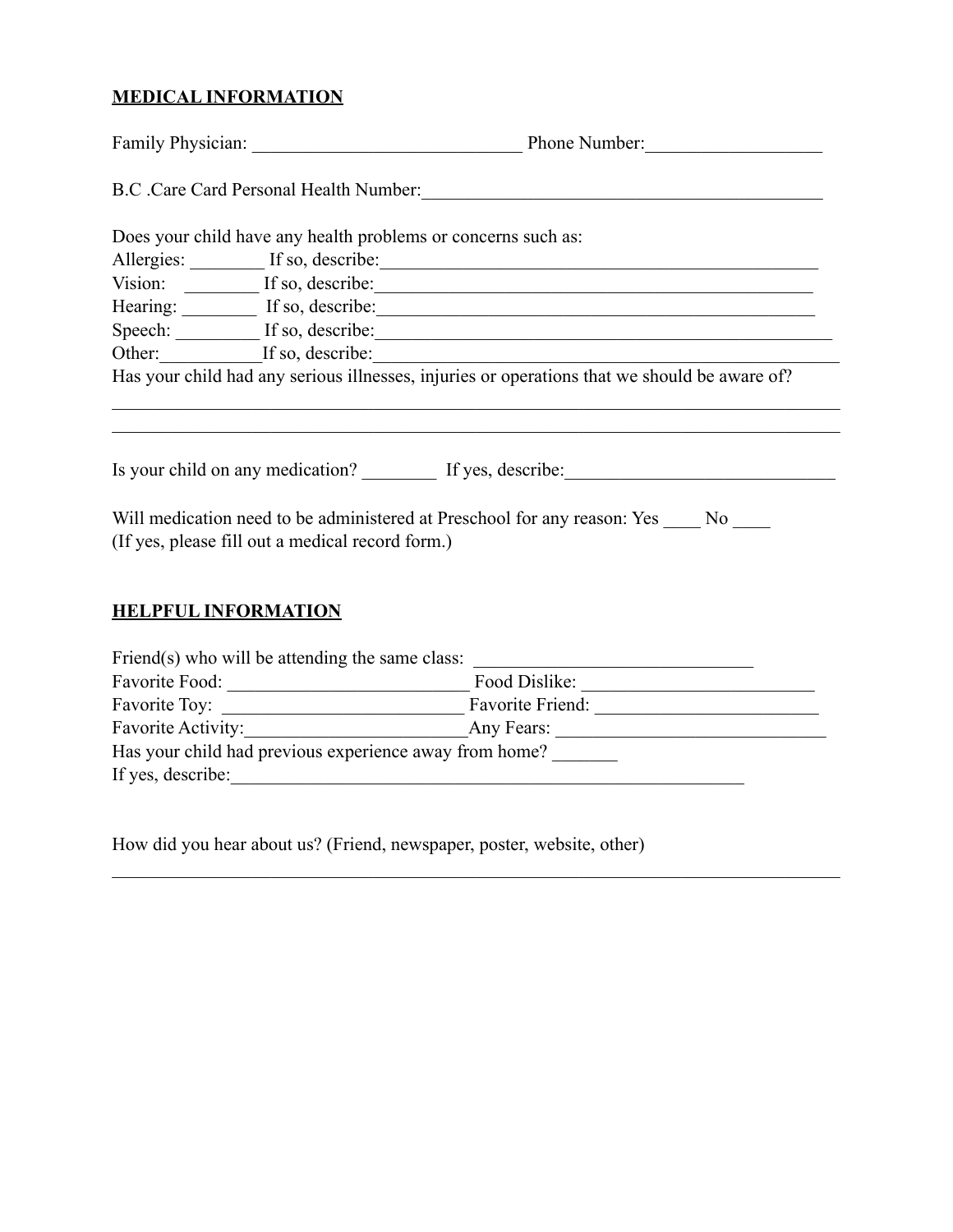### **CONSENTS Please read carefully and sign each of the following: If you feel you cannot sign, please bring this to our attention. Consent for Emergency Care and Transportation**

I authorize the teachers to contact a physician or ambulance (at my expense) in case of accident, or extreme illness when parent / guardian cannot be immediately contacted. Signature: \_\_\_\_\_\_\_\_\_\_\_\_\_\_\_\_\_\_\_\_\_\_\_\_\_ Date:\_\_\_\_\_\_\_\_\_\_\_\_\_\_\_\_\_\_\_\_\_\_\_

#### **Consent for off-site Activities**

I give my permission for my child to accompany the Preschool on supervised walks and field trips. It is understood that these excursions will be supervised and that parents / guardians will receive prior notification of such activities.

Signature: \_\_\_\_\_\_\_\_\_\_\_\_\_\_\_\_\_\_\_\_\_\_\_\_\_ Date:\_\_\_\_\_\_\_\_\_\_\_\_\_\_\_\_\_\_\_\_\_\_\_\_\_

#### **Consent to Photograph**

I give my permission for my child's photograph to be used in the news/social media and/or website for public information and publicity for the preschool. Signature: \_\_\_\_\_\_\_\_\_\_\_\_\_\_\_\_\_\_\_\_\_\_\_\_\_\_ Date:\_\_\_\_\_\_\_\_\_\_\_\_\_\_\_\_\_\_\_\_\_\_\_\_\_\_

#### **AGREEMENTS AND AWARENESS**

#### **Immunization Refusal: If your child has not been immunized please sign this statement.**

 My child has not been immunized; therefore, I understand that if an outbreak occurs my child may not be able to attend class during this time. Signature:\_\_\_\_\_\_\_\_\_\_\_\_\_\_\_\_\_\_\_\_\_\_\_\_\_\_Date:\_\_\_\_\_\_\_\_\_\_\_\_\_\_\_\_\_\_\_\_\_\_\_\_\_\_\_\_\_\_

#### **WITHDRAWAL AGREEMENT**

I agree to one month's notice, or fees in lieu will be given in case of withdrawal. Signature: \_\_\_\_\_\_\_\_\_\_\_\_\_\_\_\_\_\_\_\_\_\_\_\_\_ Date:\_\_\_\_\_\_\_\_\_\_\_\_\_\_\_\_\_\_\_\_\_\_\_\_\_\_\_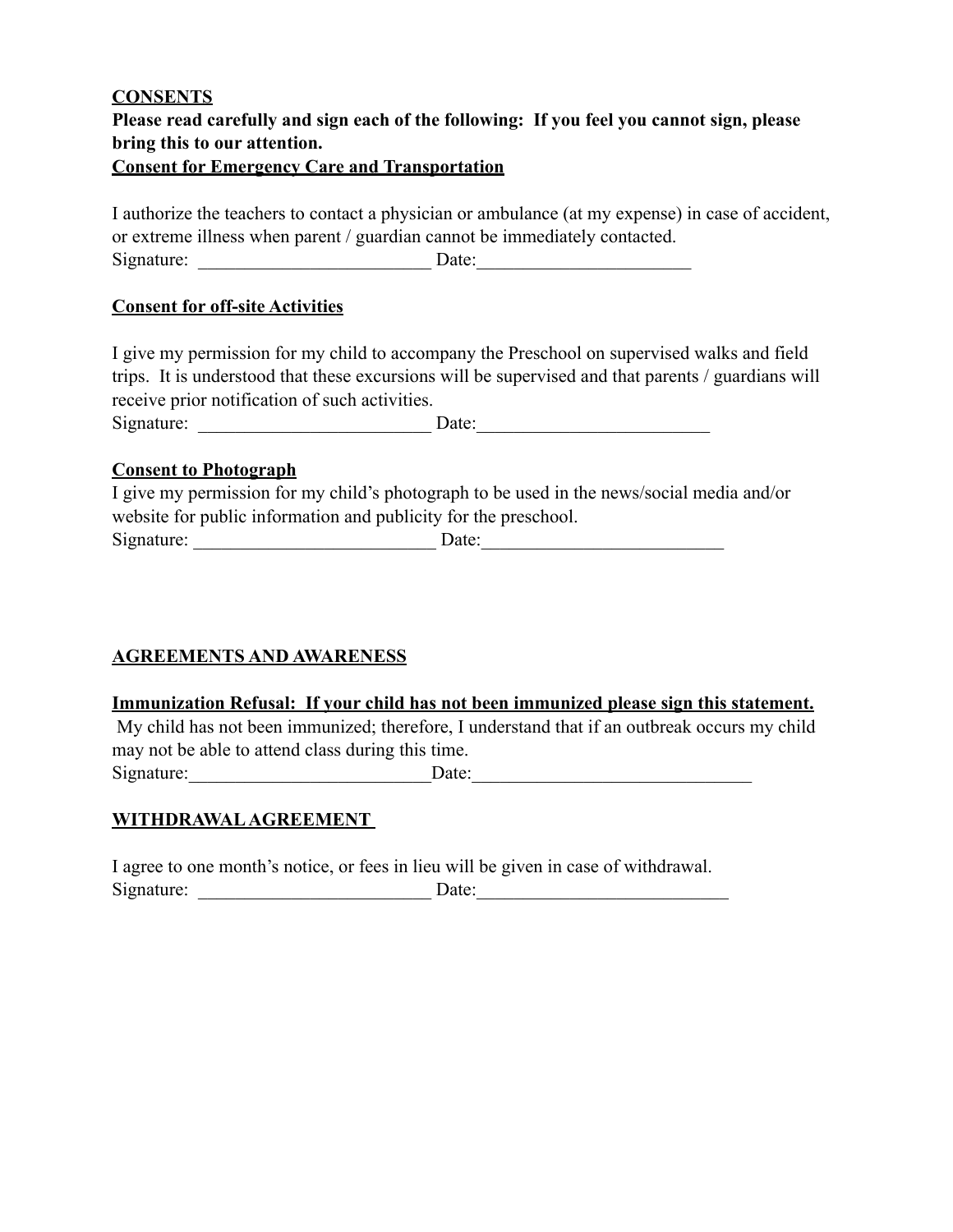## **IMMUNIZATION RECORD**

You may fill out this page OR photocopy your current immunization record

## **Basic Schedule and Record of Immunization Please fill out appropriate dates**

| 2 Months of Age - 1st set of immunizations<br>□ Diphtheria, Pertussis, Tetanus, Polio, | Date $(y/m/d)$ |
|----------------------------------------------------------------------------------------|----------------|
| Haemophilus influensa type b (Hib), Hepatitis B                                        |                |
| $\Box$ Pneumococcal Conjugate                                                          |                |
| □ Meningococcal C Conjugate                                                            |                |
| $\Box$ Rotavirus                                                                       |                |
| 4 Months of Age - 2nd set of immunizations<br>□ Diphtheria, Pertussis, Tetanus, Polio, | Date $(y/m/d)$ |
| Haemophilus influensa type b (Hib), Hepatitis B                                        |                |
| □ Pneumococcal Conjugate                                                               |                |
| $\Box$ Rotavirus                                                                       |                |
| 6 Months of Age - 3rd set of immunizations                                             | Date $(y/m/d)$ |
| $\Box$ Diphtheria, Pertussis, Tetanus, Polio,                                          |                |
| Haemophilus influensa type b (Hib), Hepatitis B                                        |                |
| Influenza (flu) vaccine is recommend for children                                      |                |
| 6-23 months of age as early as October each fall.                                      | Date $(y/m/d)$ |
| $\Box$ Influenza (flu) - Dose 1                                                        |                |
| $\Box$ Influenza (flu) - Dose 2                                                        |                |
| On 1st Birthday (or shoot after) - 4th set of immunizations                            |                |
| $\Box$ MMR (Measles, Mumps, Rubella)                                                   |                |
| $\Box$ Pneumococcal Conjugate                                                          |                |
| $\Box$ Meningococcal C Conjugate                                                       |                |
| $\Box$ Varicella (Chickenpox)                                                          |                |
| 18 Months of Age - 5th set of immunizations                                            | Date $(y/m/d)$ |
| □ Diphtheria, Pertussis, Tetanus, Polio,                                               |                |
| Haemophilus influensa type b (Hib)                                                     |                |
| 4-6 years of age - 6th set of immunizations                                            | Date $(y/m/d)$ |
| $\Box$ Diphtheria, Pertussis, Tetanus, Polio                                           |                |
| Varicella (Chickenpox)                                                                 |                |
| MMR (Measles, Mumps, Rubella)                                                          |                |